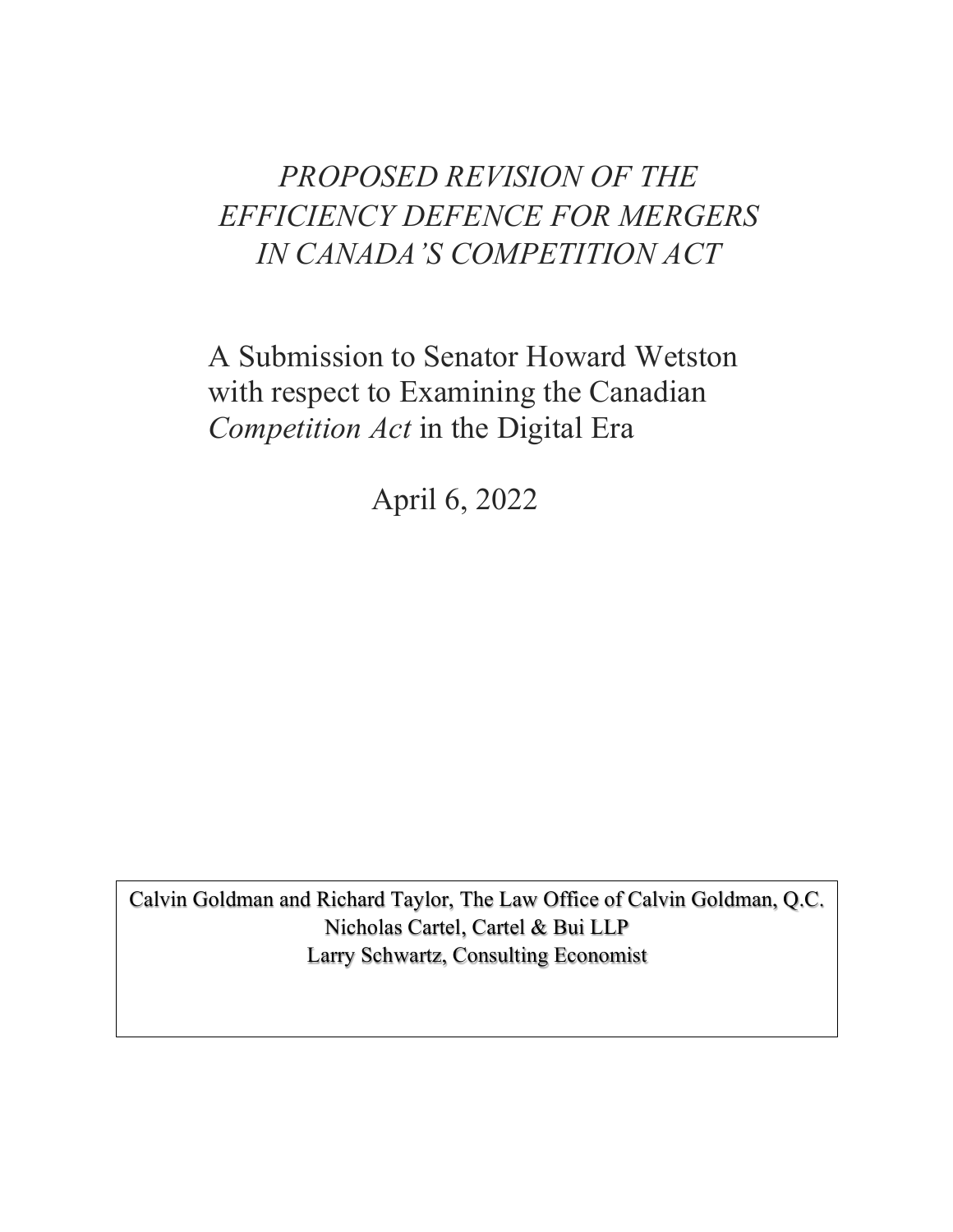# Contents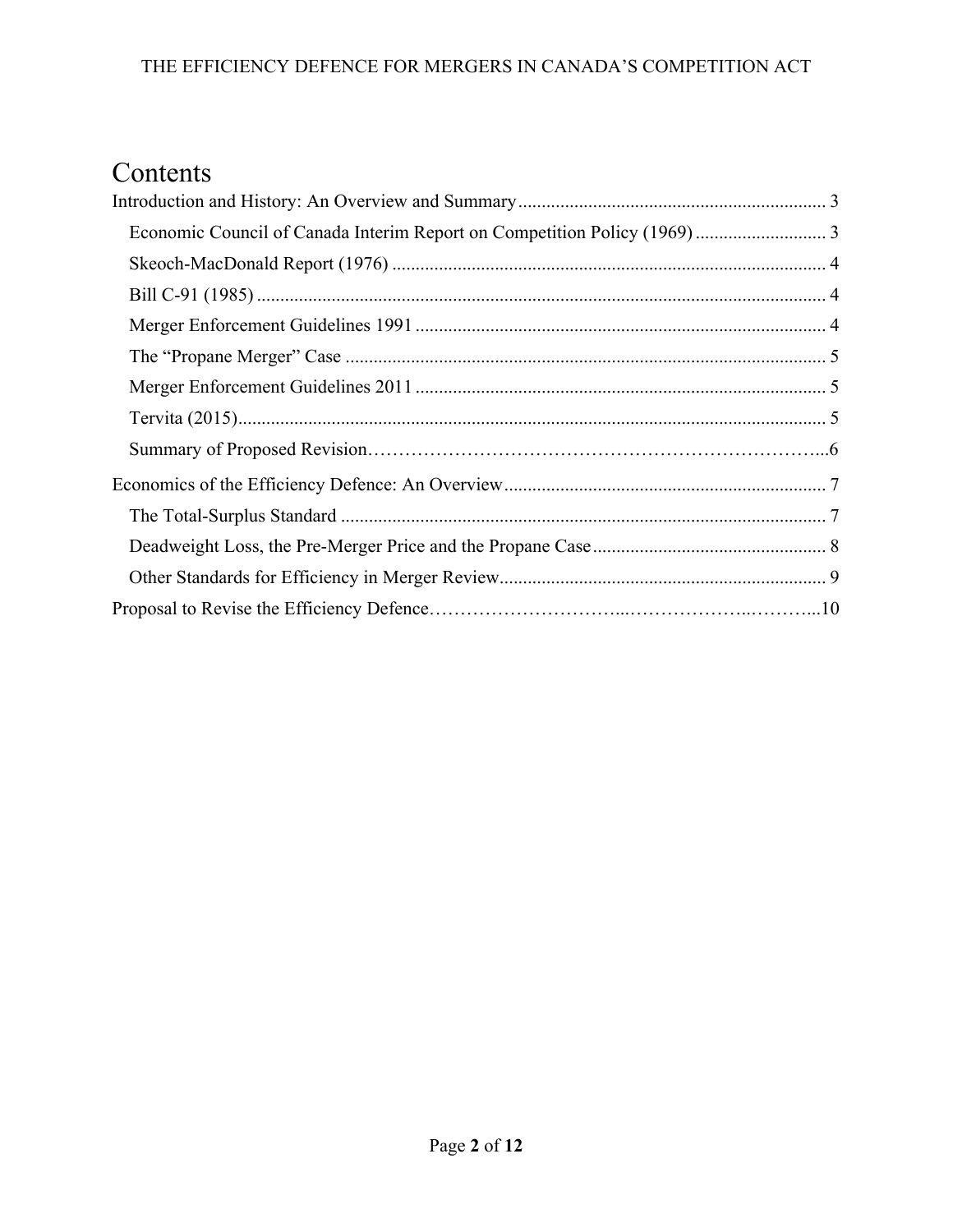# **Introduction and History: An Overview and Summary**

Senator Howard Wetston established a consultation process on October 27, 2021 and requested comments from the public in order "to promote additional dialogue on paths forward for Canadian competition law". A good number of papers have been submitted to Senator Wetston in relation to the consultative process. This paper is focused on the interpretation and application of the efficiency defence contained in s. 96 of the *Competition Act*.

Section 96 of the *Competition Act* is unique in providing a statutory efficiency defence to an anticompetitive merger. The introduction of the efficiency defence resulted from a lengthy reconsideration of the Combines Investigation Act (1910) and Canadian competition policy generally. A number of years after s.96 was incorporated in the 1986 *Competition Act*, the landmark decision in the "Propane" merger case (2002), and subsequently the Supreme Court's decision in the Tervita merger case (2015) have made the interpretation and application of s.96 more controversial in the context of merger reviews.

Here is a relatively short synopsis on the history of the section.

# Economic Council of Canada Interim Report on Competition Policy (1969)

Arising out of concerns with the Combines Investigation Act, the federal government mandated the Economic Council of Canada in 1966 to review all aspects of competition policy and make recommendations. The Council's Interim Report on Competition Policy (1969) advocated a new approach premised on the "adoption of a single objective for competition policy: the improvement of economic efficiency and the avoidance of economic waste, with a view to enhancing the well-being of Canadians".

The Council identified the criminal-law treatment of mergers and monopolies in the Combines Investigation Act as an obstacle to modernization of Canadian industry and recommended a civil-law approach. The Council also noted that mergers among competitors could be anticompetitive and create market power and higher prices that would distort consumer and producer decisions and lead to reduced economic output and inefficiency.

However, the Council also noted that such mergers could result in cost-savings that would increase economic efficiency. Consistent with its single objective, the Council proposed an "efficiency defence" that would consider both the economic distortions due to market power and the cost-savings from an anti-competitive merger. If the latter exceeded and offset the former, the proposed merger would not be stopped or re-structured. This determination would be undertaken by an independent tribunal with expertise in law, economics and business.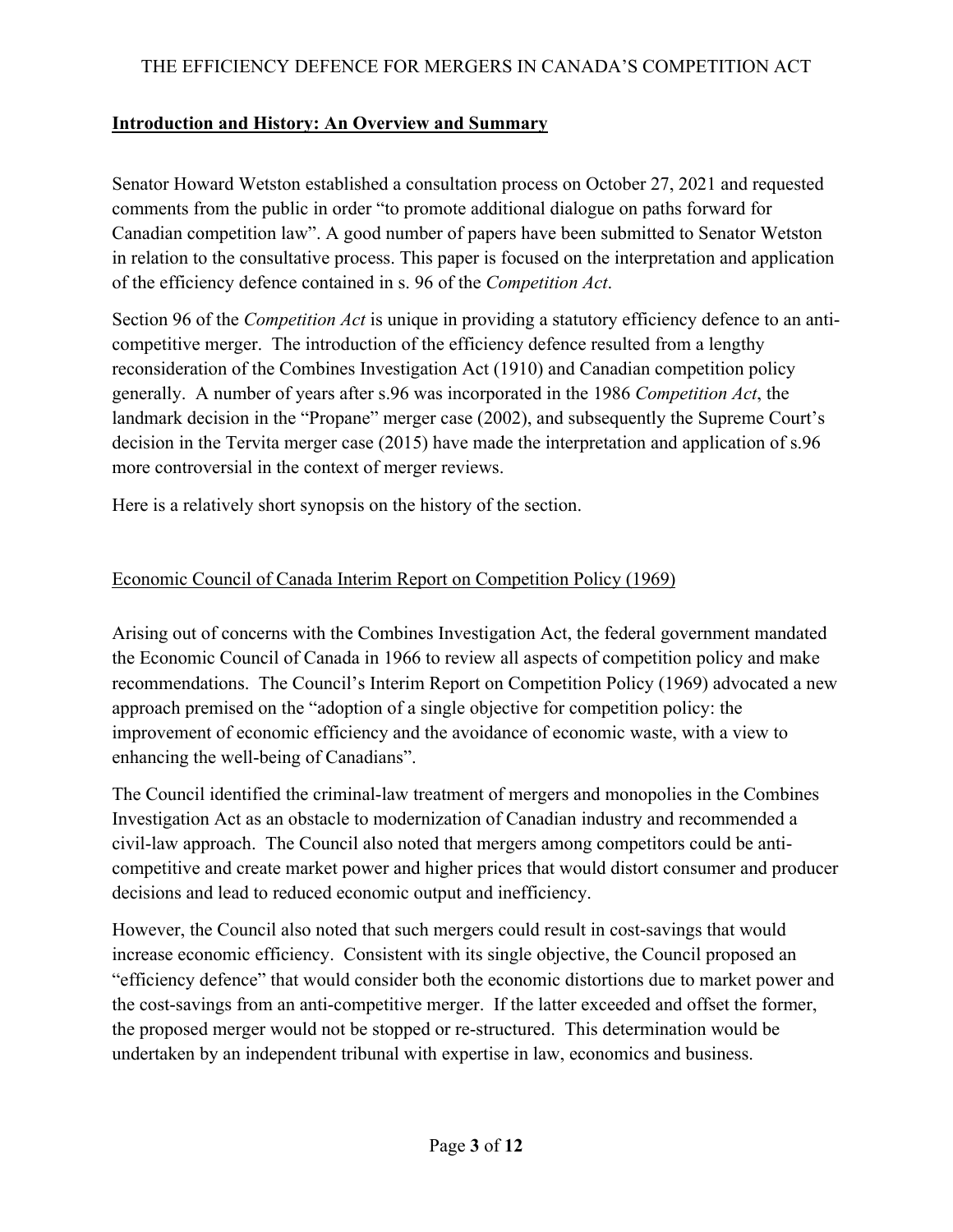The Council acknowledged that other jurisdictions' competition policies, particularly those of the United States, focused on objectives such as low consumer prices and protection of small businesses. The Council declared that in light of the small size of the Canadian economy, those objectives would create inefficiencies that Canada could not afford. It recommended that other policy instruments such as tax policy and social programs were more effective ways to deal with distributional concerns.

The government largely accepted the recommendations of the Economic Council and introduced Bill C-256 in 1971. For a variety of reasons, the Bill received strong opposition and was withdrawn.<sup>1</sup>

#### Skeoch-MacDonald Report (1976)

Responding to those criticisms, the Minister established an independent committee for advice on the contentious matters. The committee report by Lawrence Skeoch, an economist, and lawyer Bruce MacDonald, was released in 1976. It endorsed the single goal of economic efficiency and criticized the judicial treatment of mergers under the Combines Investigation Act. The report endorsed the efficiency defence, stating that if a merger's "artificial restraints in a market" were offset by real-cost economies or by the diminution of certain specified artificial constraints, then the merger should be allowed.<sup>2</sup>

#### Bill C-91 (1985)

In 1985, the government introduced Bill C-91 that followed the recommendations of the Economic Council and the Skeoch-MacDonald report and provided in conjunction with the new Merger Review provisions, an efficiency defence to an anti-competitive merger in s.96. The bill became law in June 1986 creating the *Competition Act* and the *Competition Tribunal Act*. 3

#### Merger Enforcement Guidelines 1991

Based on the experience with the enforcement of the new law over the course of about 5 years, in 1991, the Competition Bureau ("Bureau") published its first Merger Enforcement Guidelines ("MEGs") under the *Competition Act*. The Bureau interpreted the efficiency defence in s.96 as calling for a "trade-off" that balanced efficiency gains from an anti-competitive merger against the anti-competitive effects that such merger would produce. The guidelines emphasized that those effects referred to the part of the total loss incurred by buyers and sellers in Canada that

 $1$  A more detailed review of the recommendations of the Economic Council is addressed in Appendix I.

 $2$  A more detailed review of the Skeoch-MacDonald Report is addressed in Appendix I.

<sup>&</sup>lt;sup>3</sup> A more detailed review of Bill C-91 is addressed in Appendix I.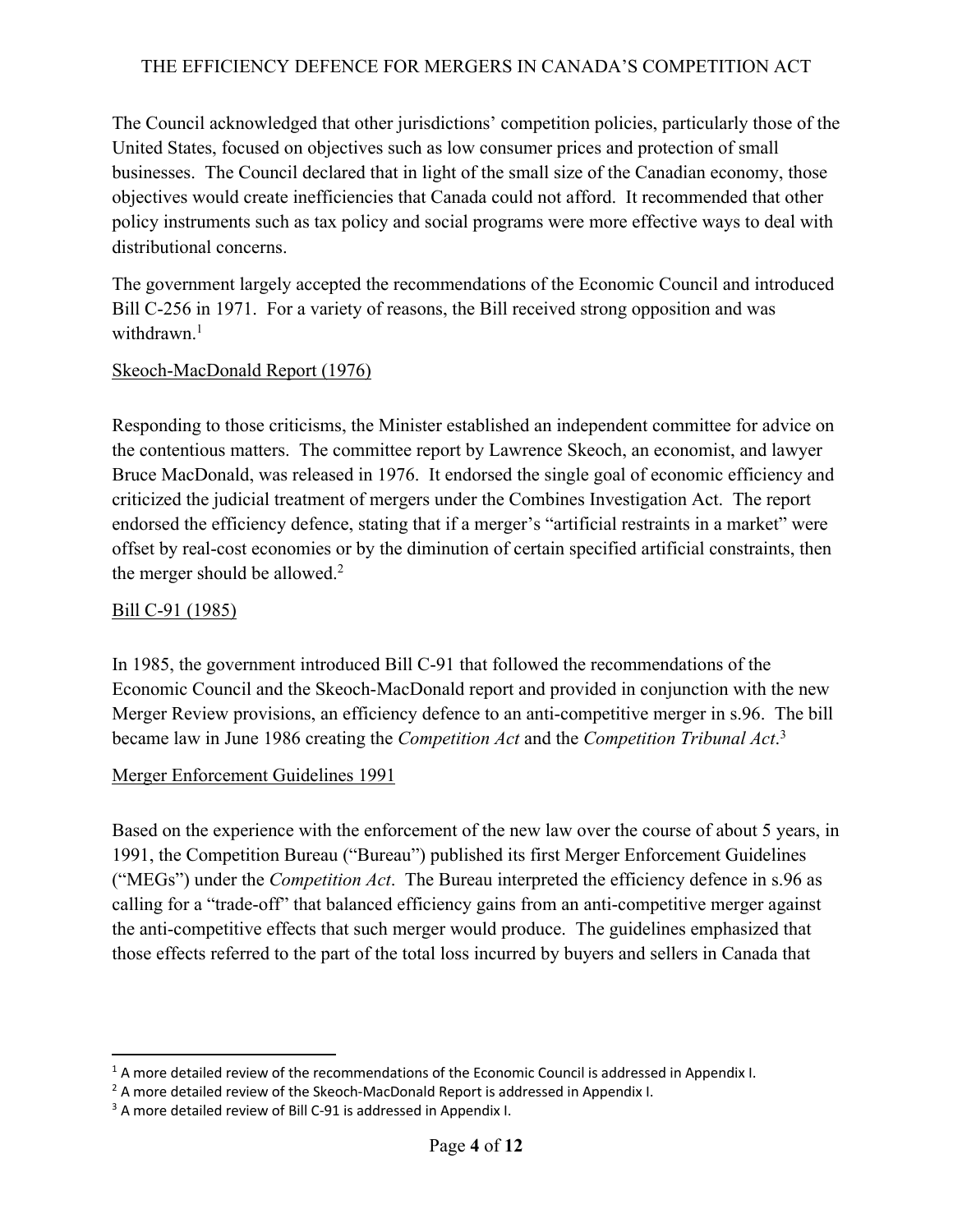were not merely a transfer of income from one party to another but represented a loss to the economy as a whole.<sup>4</sup>

#### The "Propane Merger" Case

Although the efficiency provisions were considered and applied in a number of cases in the period following the passage of the *Competition Act* in 1986, the efficiency defence was the particular focus of the contested litigation before the Competition Tribunal ("Tribunal") in the landmark case of *The Commissioner of Competition v. Superior Propane Inc.* which addressed the proposed acquisition in 1998 of ICG Propane Inc by Superior Propane Inc.

Notably, the Commissioner of Competition disavowed the 1991 MEGs' approach to the efficiency defence in s.96 and advocated a consumer-welfare approach that gave specific attention to the redistribution of income as an effect of the merger.

The Tribunal found that the merger lessened competition substantially and violated s.92. And, while it also found that the efficiency gains exceeded and offset the effects of the merger, it disagreed with the Commissioner and held that income-redistribution was not an effect that could be considered under the Competition Act. Accordingly, the merger was allowed.

On appeal, the Federal Court of Appeal held that the Tribunal had erred by excluding the income-redistribution effect and remanded the case back to the Tribunal for reconsideration. In its second decision, the Tribunal provided a detailed history of Canada's competition policy and the single approach of economic efficiency. The Tribunal again allowed the merger to proceed, and its remand decision was upheld on further appeal.<sup>5</sup>

#### Merger Enforcement Guidelines 2011

The Bureau's 2011 Merger Enforcement Guidelines take a very different view of the efficiency defence. In particular, the effects of an anti-competitive merger are not limited to resourceallocation effects, and include all the anti-competitive effects that are likely to arise from a merger "having regard to all the objectives of the Act" (s.12.21). This appears to be a reference to s.1.1 of the Act.<sup>6</sup>

#### Tervita (2015)

The Tribunal's decision in the Propane case stimulated much discussion on whether the Competition Act should give greater attention to objectives other than economic efficiency, especially in merger review. In the subsequent *Tervita* case (2015), the Supreme Court of Canada provided further guidance on the respective burdens of the Commissioner and the

<sup>4</sup> A more detailed review of the Merger Enforcement Guidelines (1991) is addressed in Appendix I.

<sup>&</sup>lt;sup>5</sup> A more detailed review of the Propane Merger case is addressed in Appendix I.

<sup>&</sup>lt;sup>6</sup> A more detailed review of the Merger Enforcement Guidelines (2011) is addressed in Appendix I.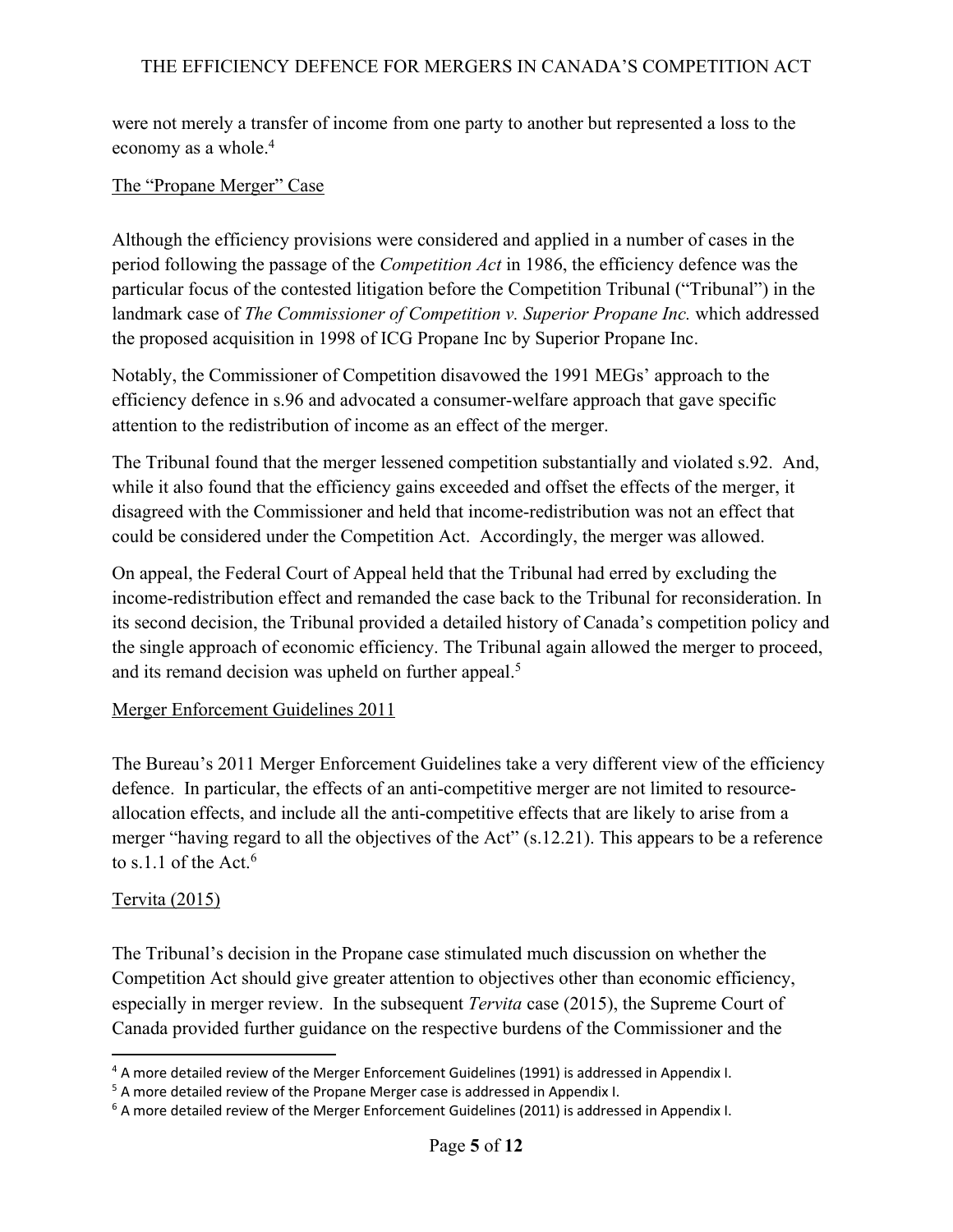merging parties when the efficiency defence in s.96 was invoked. The Supreme Court ultimately ruled that it was incumbent on the Commissioner of Competition to quantify the quantifiable anticompetitive effects from the merger such that the merging parties would know the case against them when invoking the efficiency defence. As the Commissioner of Competition had failed to introduce any quantifiable anti-competitive effects into evidence, the Supreme Court held that such effects had a value of zero. As such, the very modest efficiency gains claimed by the parties were larger than the anti-competitive effects and the efficiency defence was allowed.<sup>7</sup>

#### Summary of Proposed Revision

Professor Edward Iacobucci was one of the scholars commissioned by Senator Wetston to prepare a submission as part of the consultation process to address Canadian competition law. In his submission<sup>8</sup>, Professor Iacobucci discussed a number of areas of law he considered for possible amendment, including the efficiency defence. In this regard, Professor Iacobucci noted that in its first decision in the Propane merger case the Federal Court of Appeal had relied on s.1.1 of the *Competition Act* (the "purpose clause"), and accordingly he recommended that it be amended to clarify that the purpose of the statute is to "maintain and encourage competition in Canada in order to promote the economic efficiency of the Canadian economy".9 As part of his submission, Professor Iacobucci reviewed the Supreme Court's Tervita decision. In his view, the merging parties should have the burden of proving all elements of the efficiency defence in s.96. We agree with that position.

In our view, the Commissioner of Competition should bear the entire burden of proving every element of s. 92 of the *Competition Act*, including that the merger or proposed merger is likely to prevent or lessen competition substantially in the relevant market. The respondents may then contest all of the elements in this respect through cross-examination or leading independent evidence in the usual course of litigation. In the event that the respondents then also elect to rely on s. 96 of the *Competition Act*, the respondents should bear the entire burden of proving every element of s. 96, including the quantitative and qualitative gains in efficiency arising from the merger and that such will be greater than and offset anti-competitive effects of the merger. Thereafter, the Commissioner of Competition has the right to respond and to engage in crossexaminations and lead independent evidence in this respect. In this manner, there is a clear delineation of the respective burdens of proof under ss. 92 and 96 of the *Competition Act*.

 $7$  A more detailed review of the Tervita case is addressed in Appendix I.

<sup>8</sup> Edward M. Iacobucci, "*Examining the Canadian Competition Act in the Digital Era*" Faculty of Law, University of Toronto, September 27, 2021.

<sup>9</sup> Ibid. at p. 62.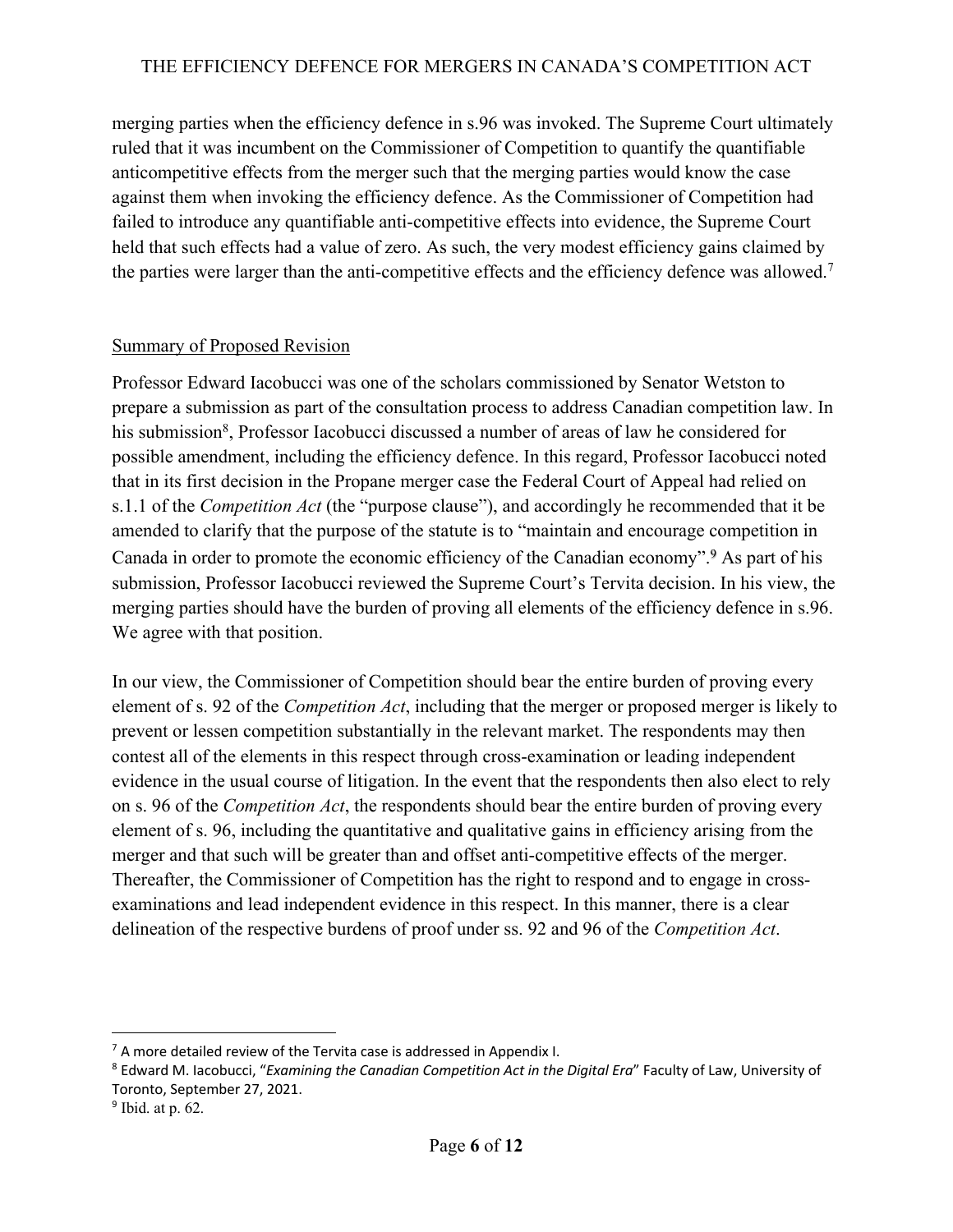# **Economics of the Efficiency Defence: An Overview**

The Economic Council had recommended the "single objective" of economic efficiency for Canada's new competition policy. Correspondingly, its recommended approach to merger review focused on gains in efficiency from an anti-competitive merger and on the efficiency losses due to the economic distortions arising from market power. The net balance of these two forces would determine whether the merger would be allowed.

This approach would be later referred to as the "total-surplus" standard in the American antitrust literature which had traditionally downplayed efficiency considerations in merger review. This approach to the efficiency defence in s.96 of the Competition Act had been adopted in the Competition Bureau's 1991 Merger Enforcement Guidelines.

# The Total-Surplus Standard

Consider first a competitive industry for a commodity with the usual downward-sloping demand curve for the product and a pre-merger competitive price of  $P_1$  equal to marginal cost (MC<sub>1</sub>) and average (or per-unit) cost of production  $(AC<sub>1</sub>)$  as shown in this graph. The demand curve shows the prices that consumers are willing to pay for additional amounts of output. In this simple Price I



Williamson Trade-Off Model prior to consolidation.

economy, marginal-cost pricing results in industry output  $Q_1$ . All of the output produced by producers in the market will equal the total quantity demanded by consumers and accordingly the market is efficient.

The blue triangular area under the demand curve and above the price line measures the benefit to consumers of the competitive market. The demand curve represents what consumers are willing to pay for the product, while the price-line

shows what they actually pay. The difference is called "consumer surplus". In this market, producers earn "normal profits" sufficient to keep their business going, however there are no "excess profits".

Now, consider the effect of a merger in the industry which creates market power and a higher price  $(P_2)$  for the commodity. At that price, the market demands a quantity of only  $Q_2$  units of output.

The higher price generates two effects. It leads consumers to reduce purchases and/or substitute other commodities. The black triangular area of the chart below shows the resulting economic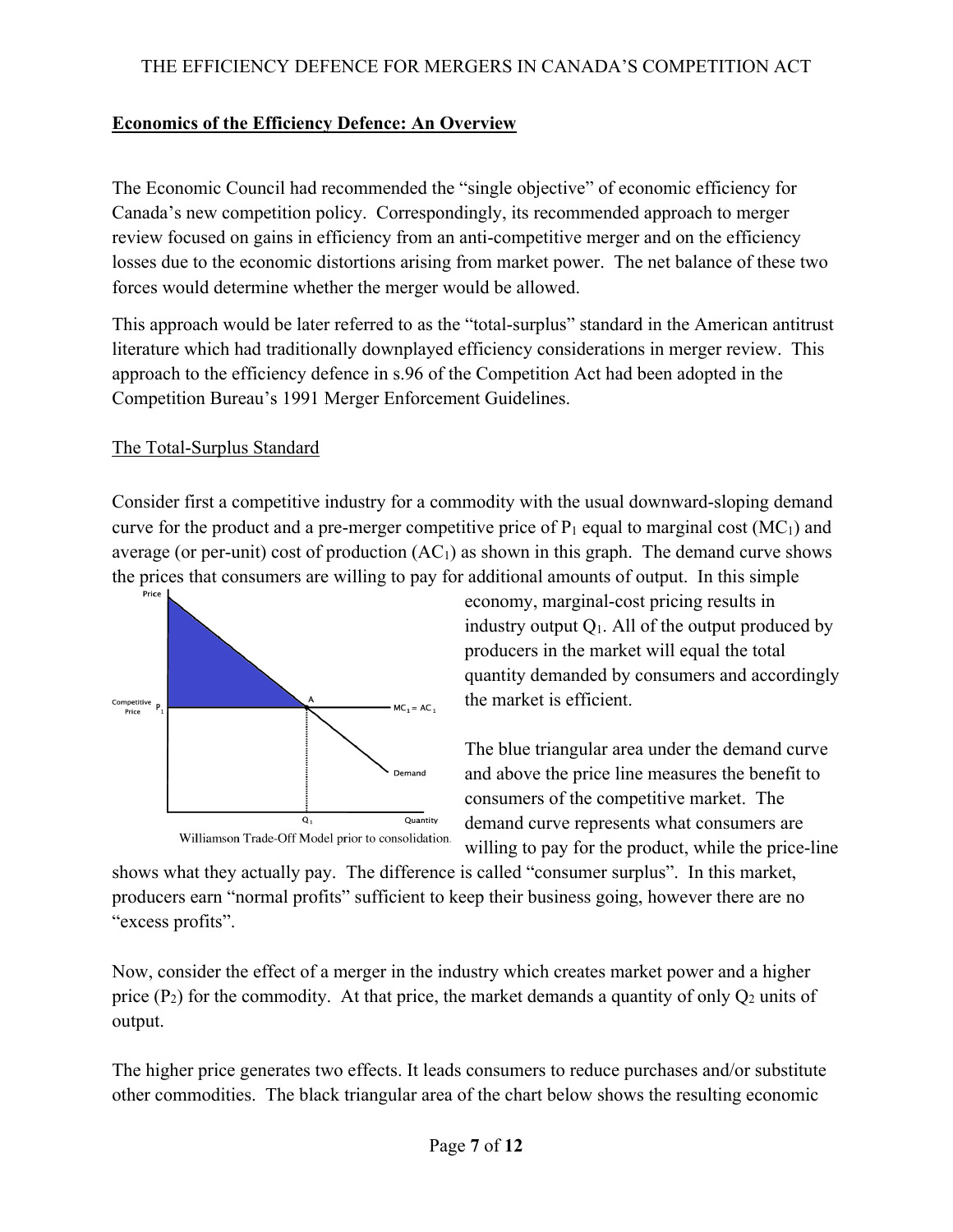

cost of the merger: the value of the lost consumption and output due to the distortions that the merger brings about. It is a loss of economic efficiency and is referred to as the "deadweight loss" as it falls on the economy as a whole. This loss is a loss of some of the consumer surplus that the consumers had

previously benefitted from under the competitive price.

In addition, the price increase creates "excess profits" for shareholders at the lower level of output. These profits are shown in the chart as the grey rectangular area between  $P_2$  and  $P_1$ . These excess profits also reduce the consumer surplus that consumers previously enjoyed. Graphically, the excess profits exactly mirror this portion of lost consumer surplus. In effect, the anti-competitive merger has "transferred" this amount of consumer surplus to producers in the form of excess profits.

Now suppose that the same merger results in cost-savings to the merging firms. As a result, total and average (unit) costs of production in the industry fall from  $AC_1$  to  $AC_2$ . These savings are savings of real economic resources in the production of  $Q_2$  units of output and are shown in the above chart as the green rectangular area between  $AC_1$  and  $AC_2$ . These savings represent efficiency gains that the merger brings about.

The impact of the merger on the total resources of the economy is determined by comparing only the cost-savings with the deadweight loss. The transfer is excluded because it does not affect resources; rather, it redistributes income between buyers and sellers.

#### Deadweight Loss, the Pre-Merger Price and the Propane Case

At the outset of the Propane merger case, the Commissioner abandoned the Total-Surplus Standard in the Bureau's 1991 MEGs. However, the Tribunal found that it was correct in law. It accepted the Commissioner's \$3.0 million of annual deadweight loss for ten years; it also found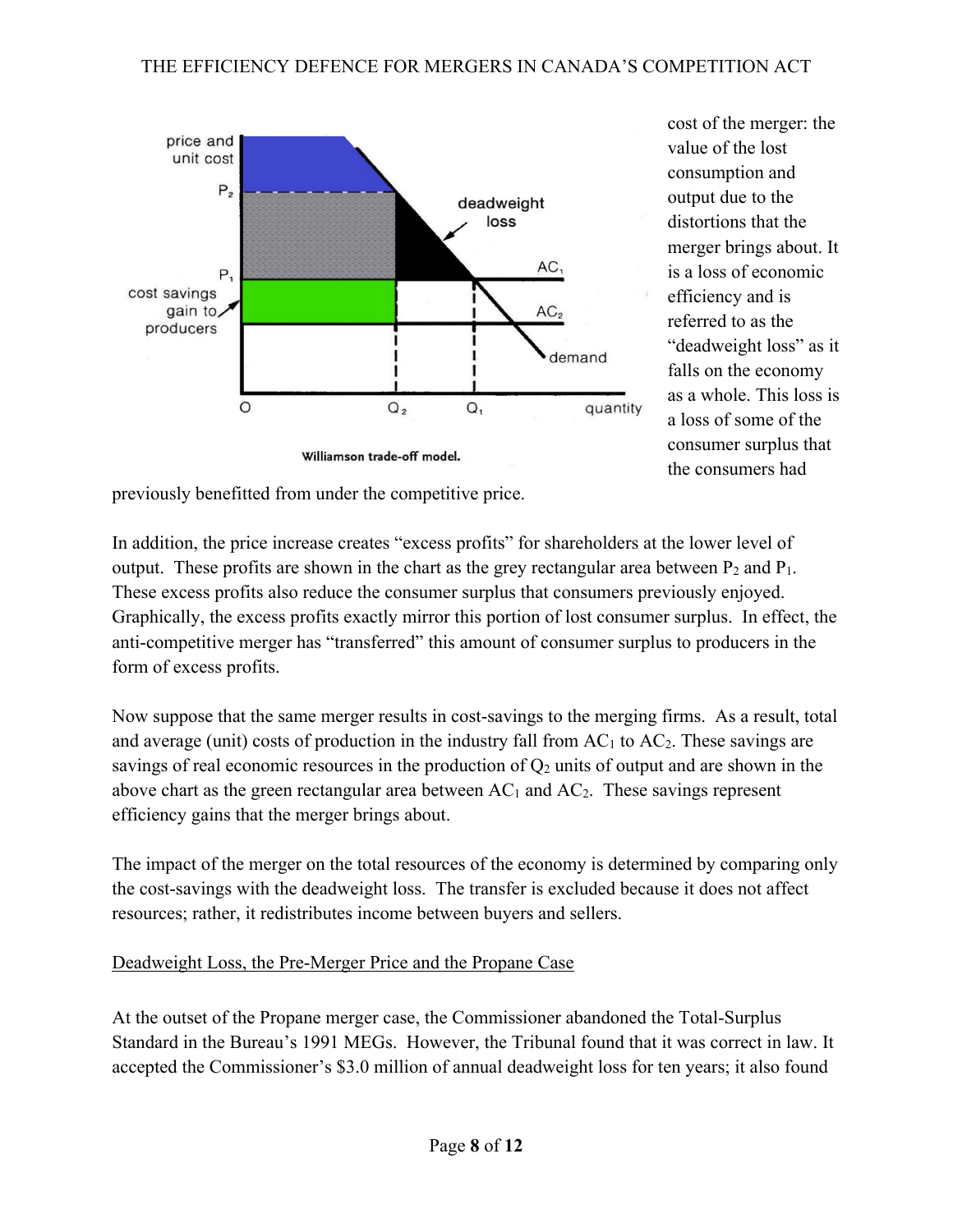that the cost-savings amounted to \$29.2 million per year. It therefore permitted the anticompetitive merger proceed based on its Total-Surplus understanding of the efficiency defence.

There is evidence that the Commissioner's deadweight loss estimate was too low because its calculation was premised on the pre-merger price being the competitive price. At the actual supra-competitive pre-merger price, the deadweight loss would be much larger. In final argument, the Commissioner took this error into account and submitted new, larger estimates of the deadweight loss. However, the Tribunal excluded this evidence as there was no opportunity for cross-examination. Had the new evidence been introduced in the evidentiary stage of the first hearing and survived cross-examination, the Commissioner might well have won the case and stopped the merger based on the Total-Surplus Standard.

# Other Standards for Efficiency in Merger Review

The Total-Surplus standard is criticized by those who advocate a much broader scope for competition policy. In particular, they feel that the transfer of income should be regarded as a negative effect of the merger.

Other standards, such as the "Price standard" and the "Consumer Welfare standard" give greater weight to the loss of consumer surplus and much less weight to efficiency gains.

In the Propane merger case, the Commissioner's economic expert criticized the Total-Surplus standard because it treats the consumer loss and the shareholder gain as exactly offsetting. He advocated the "balancing weights approach" in which the Tribunal would determine the weight that society assigns to the loss of consumer surplus in comparison to the excess profits to shareholders. The Commissioner submitted that the re-distributional effect was \$40.5 million and the deadweight loss was \$3 million per year for ten years, and the cost-savings were \$29.2 million per year for ten years.

The Tribunal held that its role was purely adjudicative and that it lacked a "public interest" mandate. Accordingly, it was not able to determine the socially-appropriate weighting of the consumer loss.

The Federal Court of Appeal disagreed with the Tribunal and, relying on the approach of U.S. antitrust law, it instructed that the Total-Surplus standard was incorrect as a matter of law. The Court endorsed the "balancing weights approach" but did not mandate it. Tribunal accepted the Court's instruction on total-surplus but did not attempt to apply the balancing weights approach. It quantified the effect of the merger on the lowest-income group at \$2.6 million which, when added to the deadweight loss, was still below proven cost-savings; the merger was allowed to proceed. The Tribunal also reviewed the statutory history of the Act, the single goal of economic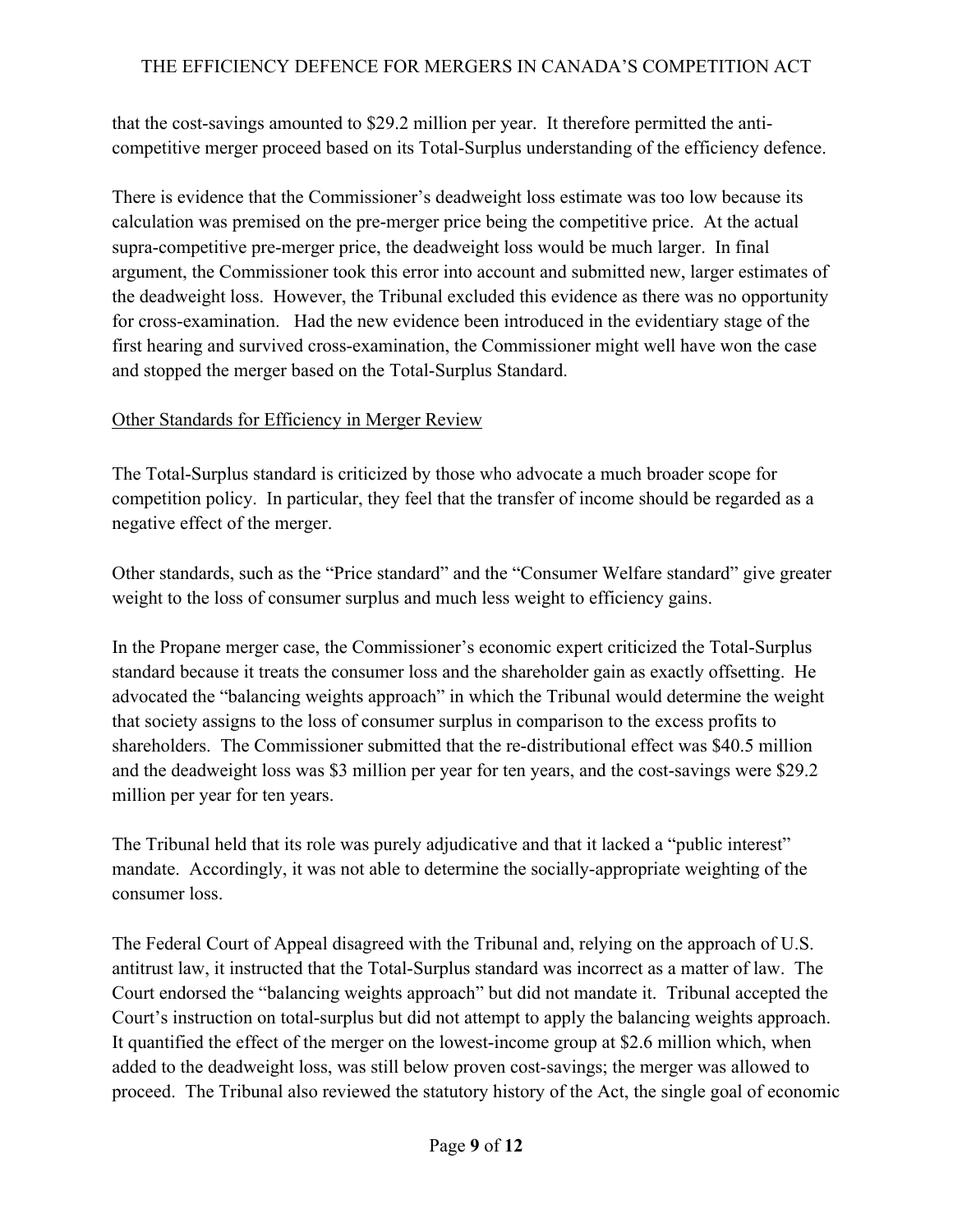efficiency proposed by the Economic Council in 1969, and the differences between Canada's competition policy and U.S. antitrust law.

Accordingly, there is continuing debate on the proper treatment of efficiency in the *Competition Act*. 10

# **Proposal to Revise the Efficiency Defence**

In a recent submission by the Competition Bureau, the first approximately 20 pages of the 67 page submission was focussed on the merger provisions including the efficiency defence.<sup>11</sup> In our view, this attention is well deserved as the merger provisions of the *Competition Act* are by any objective standard the most significant area of the *Competition Act* being considered for potential amendment at this time. It is well recognized that major mergers can lead to structural changes to the competitive dynamics of a market. CEO's and board members generally spend more time discussing major such proposed mergers than they do other possible issues encompassed by the *Competition Act*.

In its submission, the Competition Bureau recommends that the efficiencies exception should be eliminated:

> *The [Competition] Act may permit anti-competitive mergers when the private benefits of merging outweigh the broader economic harm of the merger. The efficiencies exception should be eliminated, and instead efficiencies should be considered as a factor when considering the effects of mergers*. 12

This proposed position would give rise to a significant change in the application of the *Competition Act* and to a considerable extent negate the potential benefits of a properly applied efficiency defence, as per the assessment provided by the Economic Council of Canada as well as the Skeoch-MacDonald Report and the Merger Enforcement Guidelines (1991), referred to above. We disagree with the position proposed by the Competition Bureau with respect to the efficiency defence.

In a submission by The Canadian Bar Association ("CBA"), *Examining the Canadian Competition Act in the Digital Era*, the CBA stated that it would not be in favour of amendments that limit the application of the efficiencies defence. The CBA asserts that it is in the best interests of business certainty and predictability that the Commissioner of Competition be required to put forward quantitative evidence estimating the anti-competitive harm that would result from the merger, in accordance with the decision by the Supreme Court in Tervita. In essence, the CBA's position is that the Commissioner of Competition should continue to have

<sup>&</sup>lt;sup>10</sup> A more detailed review of the Economics of the Efficiency Defence are addressed in Appendix II.

<sup>11</sup> Competition Bureau, "*Examining the Canadian Competition Act in the Digital Era"* February 8, 2021.

<sup>12</sup> Ibid. at p. 11.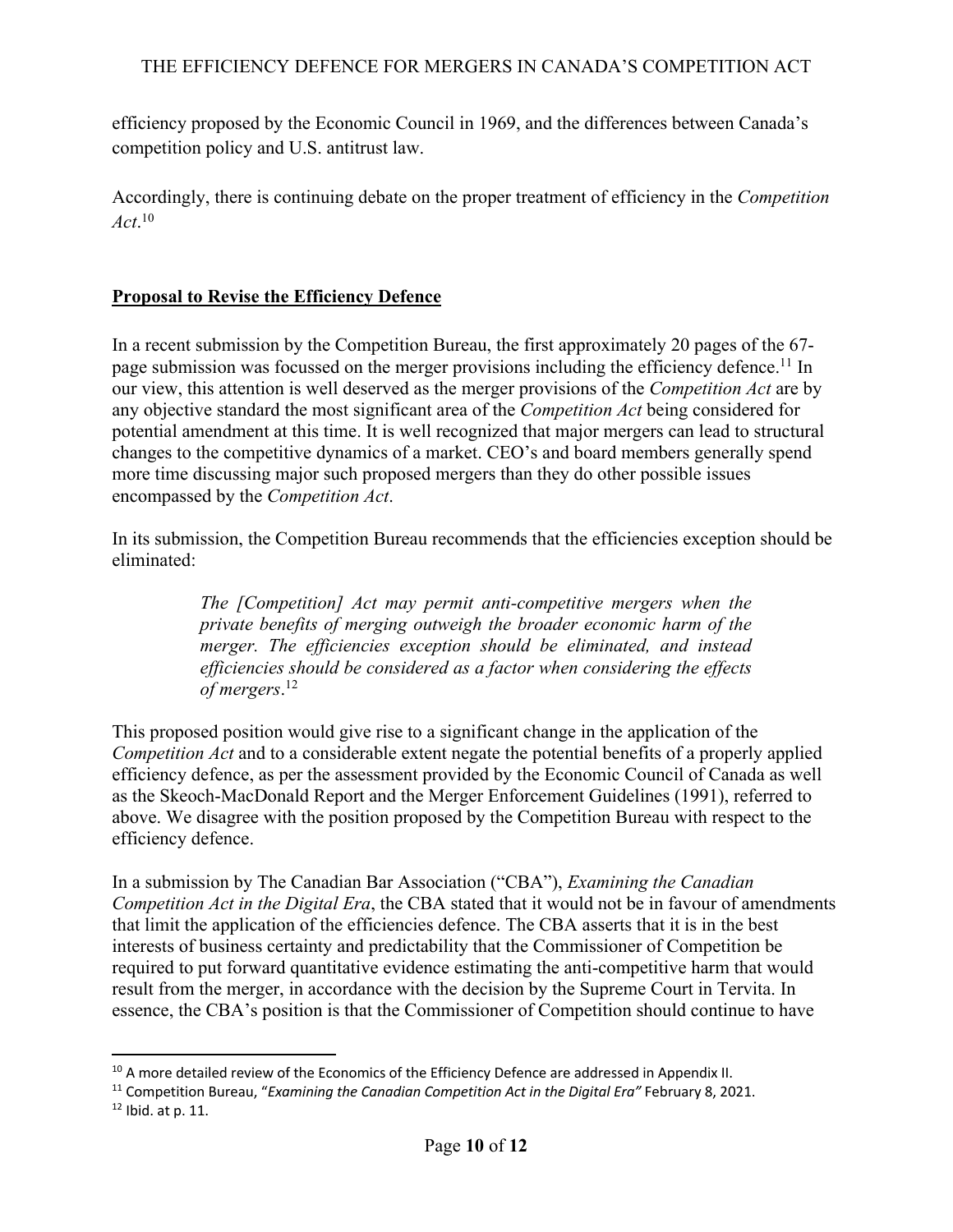the burden of proof under s. 96 as provided in the Tevita decision. We disagree with the position proposed by the CBA with respect to the efficiency defence.

In Tervita, the Supreme Court has described the process of balancing efficiencies against anticompetitive effects in a two-part test, as follows:

(a) The "greater than" prong: the quantitative efficiencies of the merger, as adduced by the merging parties, should be compared against the quantitative anticompetitive effects, as adduced by the Commissioner. Where the quantitative anti-competitive effects exceed the quantitative efficiencies, this step will tend to be dispositive, and the defence will be unavailable unless there are truly significant qualitative efficiencies; and

(b) The "offset" prong: if quantitative efficiencies are larger than the anti-competitive effects, then the qualitative efficiencies should be balanced against the qualitative anti-competitive effects and a final determination must be made as to whether the total efficiencies offset the total anti-competitive effects of the merger.

The efficiencies from the merger in Tervita were negligible while the merger itself would likely lead to price increases of 10%. Given that the Commissioner of Competition did not quantify the anticompetitive effects, even a conceptional efficiency gain of \$1.00 would have been sufficient to satisfy the test. In Tervita, the Supreme Court allowed the merger to proceed as the Commissioner of Competition had failed to introduce any quantifiable anti-competitive effects into evidence, and as a consequence, the Supreme Court held that such effects had a value of zero. As such, the merging parties' very modest efficiency gains were larger than the anticompetitive effects and, therefore, the efficiency defence was allowed and the merger permitted to proceed.

The Tervita decision has created a troublesome precedent. The Commissioner of Competition and the Competition Bureau are not comparatively well placed to bear the burden of proving in the first instance the proof of gains in efficiency having regard to the respondents' much broader first-hand knowledge and experience relating to the quantitative and qualitative potential efficiencies. The respondents in real world terms can be expected to have much greater knowledge of the relevant efficiencies from their years of experience operating and competing in the market. Putting the burden of proof on the Commissioner of Competition also leads to unnecessary uncertainty as to the application of the efficiency provisions going forward.

As stated by Professor Iacobucci in his submission with respect to his concerns about the Tervita decision:

> *This implies that it will be open to merging parties always to advance a credible argument that the Bureau has failed to meet its burden of quantification, and therefore to invoke the efficiencies defence successfully, unless the Bureau successfully quantifies all economic effects of the merger. 13*

<sup>13</sup> Ibid., Note 8 at p. 30.